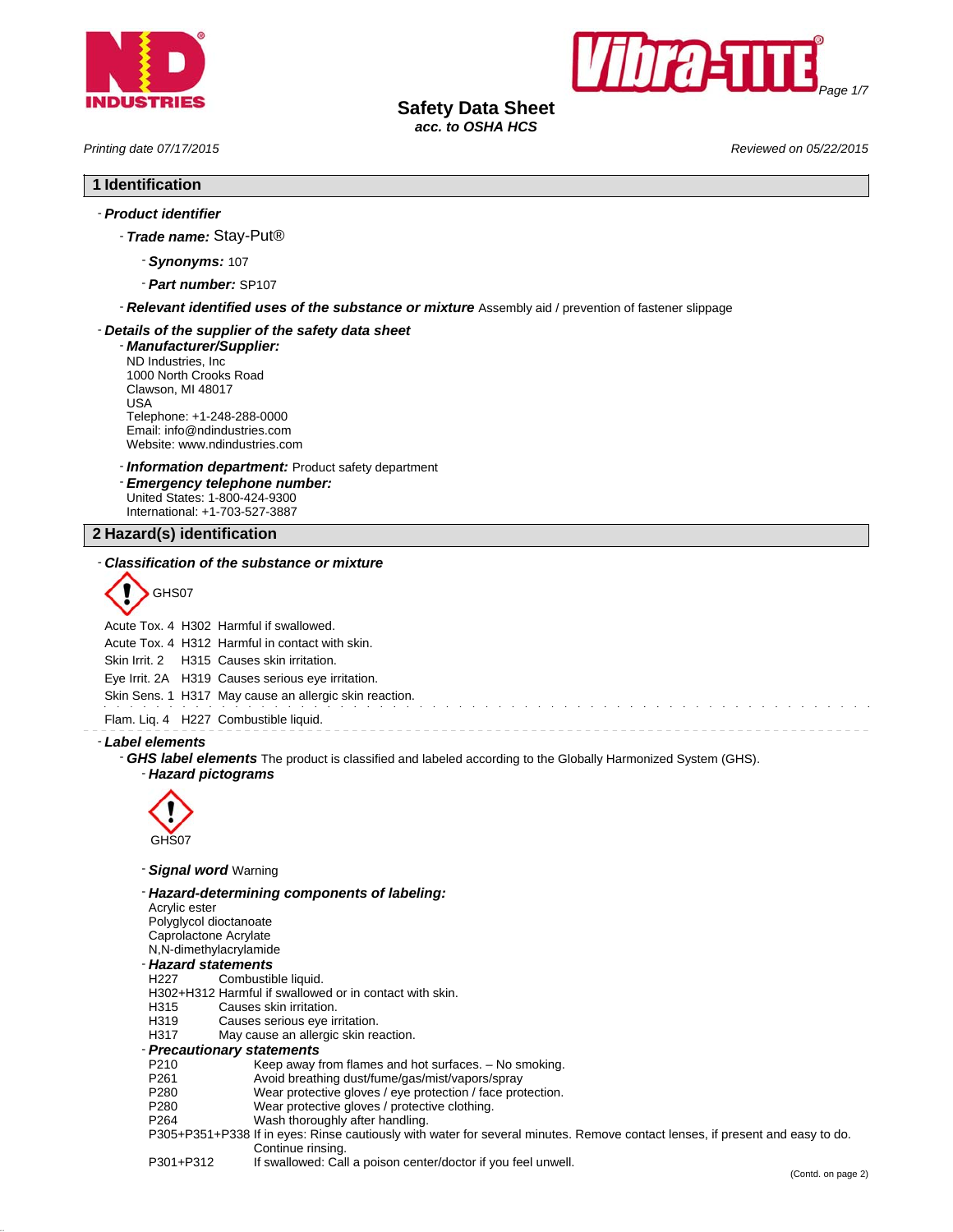# **Safety Data Sheet** *acc. to OSHA HCS*

*Printing date 07/17/2015 Reviewed on 05/22/2015*

### *Trade name:* Stay-Put®

(Contd. of page 1)

| P363                     | Wash contaminated clothing before reuse.                                                            |
|--------------------------|-----------------------------------------------------------------------------------------------------|
| P333+P313                | If skin irritation or rash occurs: Get medical advice/attention.                                    |
| P337+P313                | If eye irritation persists: Get medical advice/attention.                                           |
| P403+P235                | Store in a well-ventilated place. Keep cool.                                                        |
| P <sub>501</sub>         | Dispose of contents/container in accordance with local/regional/national/international regulations. |
| - Classification system: |                                                                                                     |
|                          |                                                                                                     |

# - *NFPA ratings (scale 0 - 4)*



### - *HMIS-ratings (scale 0 - 4)*

 HEALTH FIRE **REACTIVITY** 0  $\overline{\mathbb{1}}$  Health = 1 1  $Fire = 1$  $Reactivity = 0$ 

#### - *Other hazards*

#### - *Results of PBT and vPvB assessment*

- *PBT:* Not applicable.
- *vPvB:* Not applicable.

### **3 Composition/information on ingredients**

### - *Chemical characterization: Mixtures*

- *Description:* Mixture of the substances listed below with nonhazardous additions.

|                  | - Dangerous components:                       |          |
|------------------|-----------------------------------------------|----------|
|                  | Ethyl acrylate                                | 20-30%   |
|                  | Urethane acrylate                             | 20-30%   |
|                  | Acrylic ester                                 | 10-20%   |
|                  | Caprolactone Acrylate                         | $1 - 5%$ |
|                  | 2680-03-7 N,N-dimethylacrylamide              | $1 - 5%$ |
|                  | 18268-70-7 Polyglycol dioctanoate             | $1 - 5%$ |
|                  | Photochemical                                 | $1 - 5%$ |
|                  | 79-10-7 acrylic acid                          | $1 - 5%$ |
| 2530-83-8 Silane |                                               | $1 - 5%$ |
|                  | Cross-linking agent                           | $1 - 5%$ |
|                  | 67762-90-7 Synthetic amorphous silica (fumed) | $1 - 5%$ |
| .                |                                               |          |

### **4 First-aid measures**

#### - *Description of first aid measures*

#### - *After inhalation:*

Supply fresh air and to be sure call for a doctor.

In case of unconsciousness place patient stably in side position for transportation.

- Supply fresh air; consult doctor in case of complaints.
- *After skin contact:* Immediately wash with water and soap and rinse thoroughly.
- *After eye contact:* Rinse opened eye for several minutes under running water. If symptoms persist, consult a doctor.
- *After swallowing:* If symptoms persist consult doctor.

#### - *Information for doctor:*

- *Most important symptoms and effects, both acute and delayed* No further relevant information available. - *Indication of any immediate medical attention and special treatment needed*

No further relevant information available.

# **5 Fire-fighting measures**

# - *Extinguishing media*

### - *Suitable extinguishing agents:*

- CO2, extinguishing powder or water spray. Fight larger fires with water spray or alcohol resistant foam.
- *Special hazards arising from the substance or mixture* No further relevant information available.

#### - *Advice for firefighters*

#### - *Protective equipment:*

Wear self-contained respiratory protective device. Wear fully protective suit.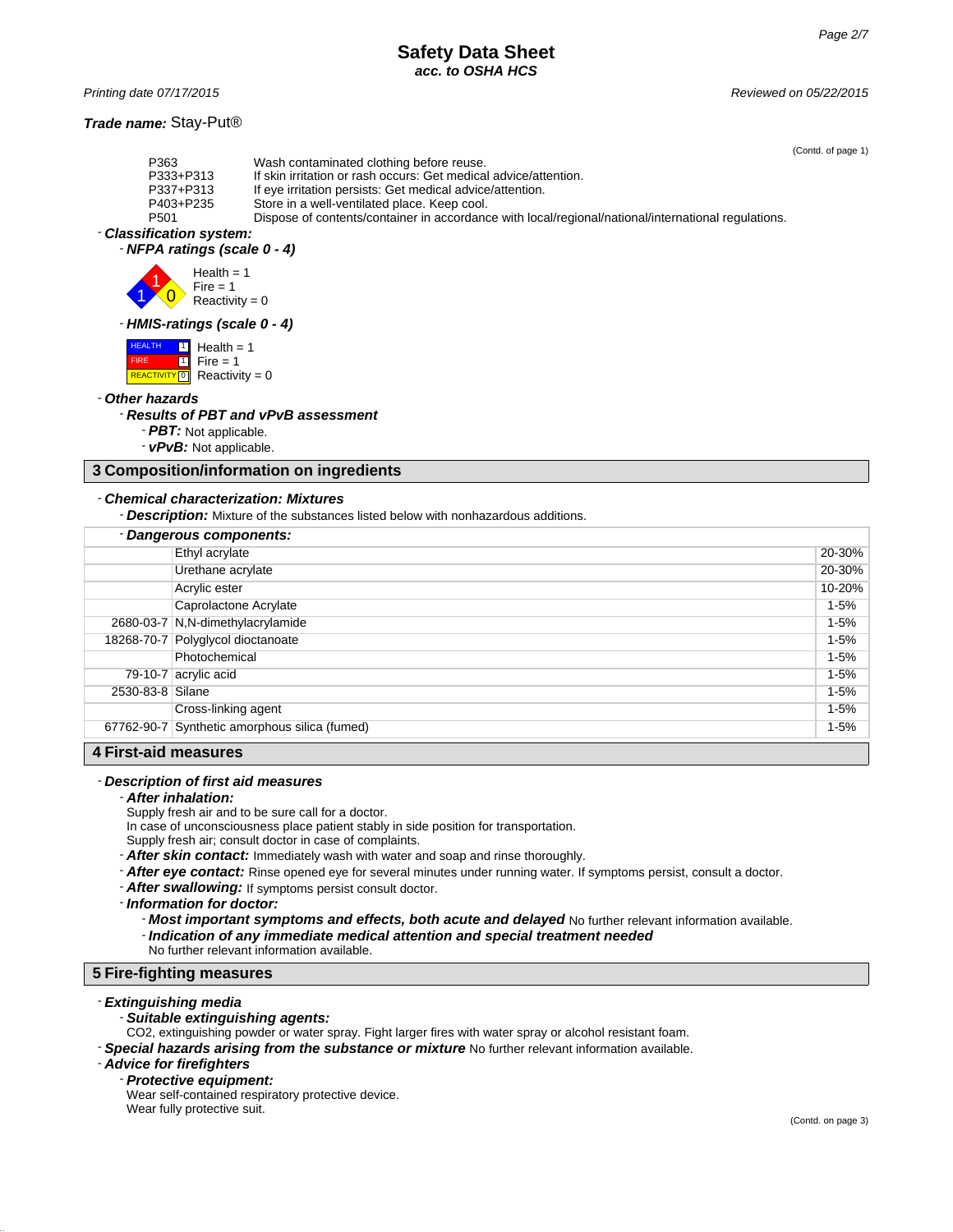*Printing date 07/17/2015 Reviewed on 05/22/2015*

### *Trade name:* Stay-Put®

(Contd. of page 2)

# **6 Accidental release measures**

- *Personal precautions, protective equipment and emergency procedures* Ensure adequate ventilation
- Wear protective clothing.
- *Environmental precautions:* Do not allow to enter sewers/ surface or ground water.
- *Methods and material for containment and cleaning up:* Ensure adequate ventilation.
- Dispose of the collected material according to regulations. - *Reference to other sections*
- See Section 7 for information on safe handling. See Section 8 for information on personal protection equipment. See Section 13 for disposal information.

### **7 Handling and storage**

#### - *Handling:*

### - *Precautions for safe handling*

- Ensure good ventilation/exhaustion at the workplace.
- Prevent formation of aerosols.

- *Information about protection against explosions and fires:* Protect from heat.

### - *Conditions for safe storage, including any incompatibilities*

#### - *Storage:*

- *Requirements to be met by storerooms and receptacles:* No special requirements.
- *Information about storage in one common storage facility:* Not required.
- *Further information about storage conditions:*
- Keep receptacle tightly sealed.
- Protect from heat and direct sunlight.

- *Specific end use(s)* No further relevant information available.

#### **8 Exposure controls/personal protection**

#### - *Additional information about design of technical systems:* No further data; see item 7.

### - *Control parameters*

### - *Components with limit values that require monitoring at the workplace:*

| 79-10-7 acrylic acid |                                                           |  |
|----------------------|-----------------------------------------------------------|--|
|                      | REL Long-term value: 6 mg/m <sup>3</sup> , 2 ppm<br>Skin  |  |
|                      | TLV Long-term value: $5.9 \text{ mg/m}^3$ , 2 ppm<br>Skin |  |

- *Additional information:* The lists that were valid during the creation were used as basis.

### - *Exposure controls*

### - *Personal protective equipment:*

#### - *General protective and hygienic measures:*

Keep away from foodstuffs, beverages and feed.

Immediately remove all soiled and contaminated clothing.

- Wash hands before breaks and at the end of work.
- Avoid contact with the eyes and skin.
- *Breathing equipment:*

In case of brief exposure or low pollution use respiratory filter device. In case of intensive or longer exposure use respiratory protective device that is independent of circulating air.

### - *Protection of hands:*



Protective gloves

The glove material has to be impermeable and resistant to the product/ the substance/ the preparation.

Selection of the glove material on consideration of the penetration times, rates of diffusion and the degradation

#### - *Material of gloves*

The selection of the suitable gloves does not only depend on the material, but also on further marks of quality and varies from manufacturer to manufacturer. As the product is a preparation of several substances, the resistance of the glove material can not be calculated in advance and has therefore to be checked prior to the application.

#### - *Penetration time of glove material*

The exact break through time has to be found out by the manufacturer of the protective gloves and has to be observed.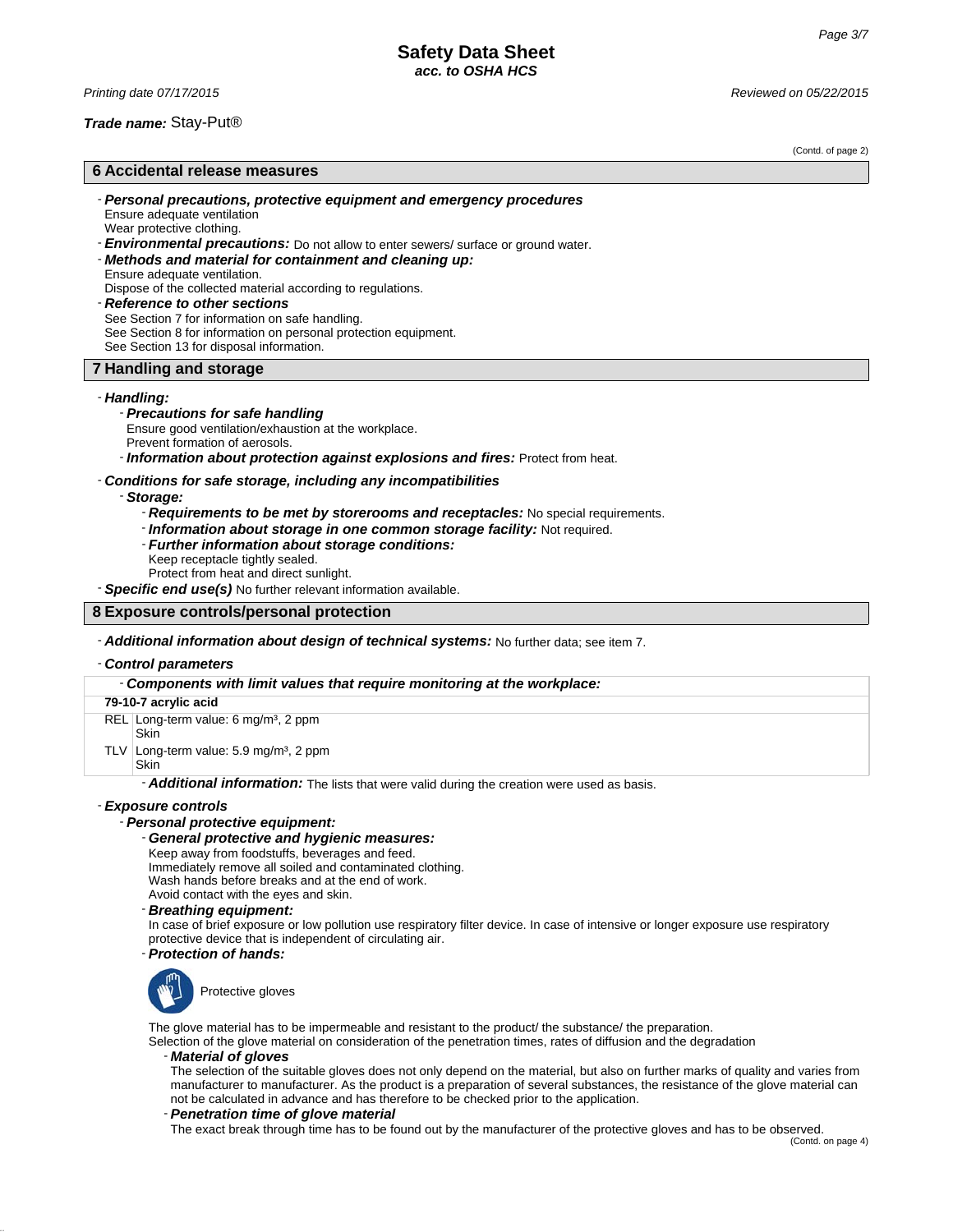*Printing date 07/17/2015 Reviewed on 05/22/2015*

*Trade name:* Stay-Put®

- *Eye protection:*

Tightly sealed goggles

- *Body protection:* Protective work clothing

| 9 Physical and chemical properties                                                                |                                                                          |  |
|---------------------------------------------------------------------------------------------------|--------------------------------------------------------------------------|--|
| - Information on basic physical and chemical properties<br>- General Information<br>- Appearance: |                                                                          |  |
| - Form:                                                                                           | Viscous                                                                  |  |
| - Color:                                                                                          | Amber colored                                                            |  |
| - Odor:                                                                                           | Characteristic                                                           |  |
| - Odour threshold:                                                                                | Not determined.                                                          |  |
| - pH-value:                                                                                       | Not determined.                                                          |  |
| - Change in condition<br>- Melting point/Melting range:<br>- Boiling point/Boiling range:         | Undetermined.<br>95 °C (203 °F)                                          |  |
| - Flash point:                                                                                    | 93 °C (199 °F)                                                           |  |
| - Flammability (solid, gaseous):                                                                  | Not applicable.                                                          |  |
| - Ignition temperature:                                                                           |                                                                          |  |
| - Decomposition temperature:                                                                      | Not determined.                                                          |  |
| - Auto igniting:                                                                                  | Product is not selfigniting.                                             |  |
| - Danger of explosion:                                                                            | Not determined.                                                          |  |
| - Explosion limits:<br>- Lower:<br>- Upper:                                                       | Not determined.<br>Not determined.                                       |  |
| - Vapor pressure:                                                                                 | Not determined.                                                          |  |
| - Density:<br>- Relative density<br>- Vapour density<br>- Evaporation rate                        | Not determined.<br>Not determined.<br>Not determined.<br>Not determined. |  |
| - Solubility in / Miscibility with<br>- Water:                                                    | Not miscible or difficult to mix.                                        |  |
| - Partition coefficient (n-octanol/water): Not determined.                                        |                                                                          |  |
| - Viscosity:<br>- Dynamic at 20 °C (68 °F):<br>- Kinematic:                                       | 700 mPas<br>Not determined.                                              |  |
| - Solvent content:<br>- Organic solvents:                                                         | 0.0%                                                                     |  |
| - Solids content:<br>- Other information                                                          | 42.0%<br>No further relevant information available.                      |  |

# **10 Stability and reactivity**

- *Reactivity* No further relevant information available.

- *Chemical stability*

- *Thermal decomposition / conditions to be avoided:* No decomposition if used according to specifications.

- *Possibility of hazardous reactions* No dangerous reactions known.

- *Conditions to avoid* No further relevant information available.

- *Incompatible materials:* No further relevant information available.

- *Hazardous decomposition products:* No dangerous decomposition products known.

(Contd. of page 3)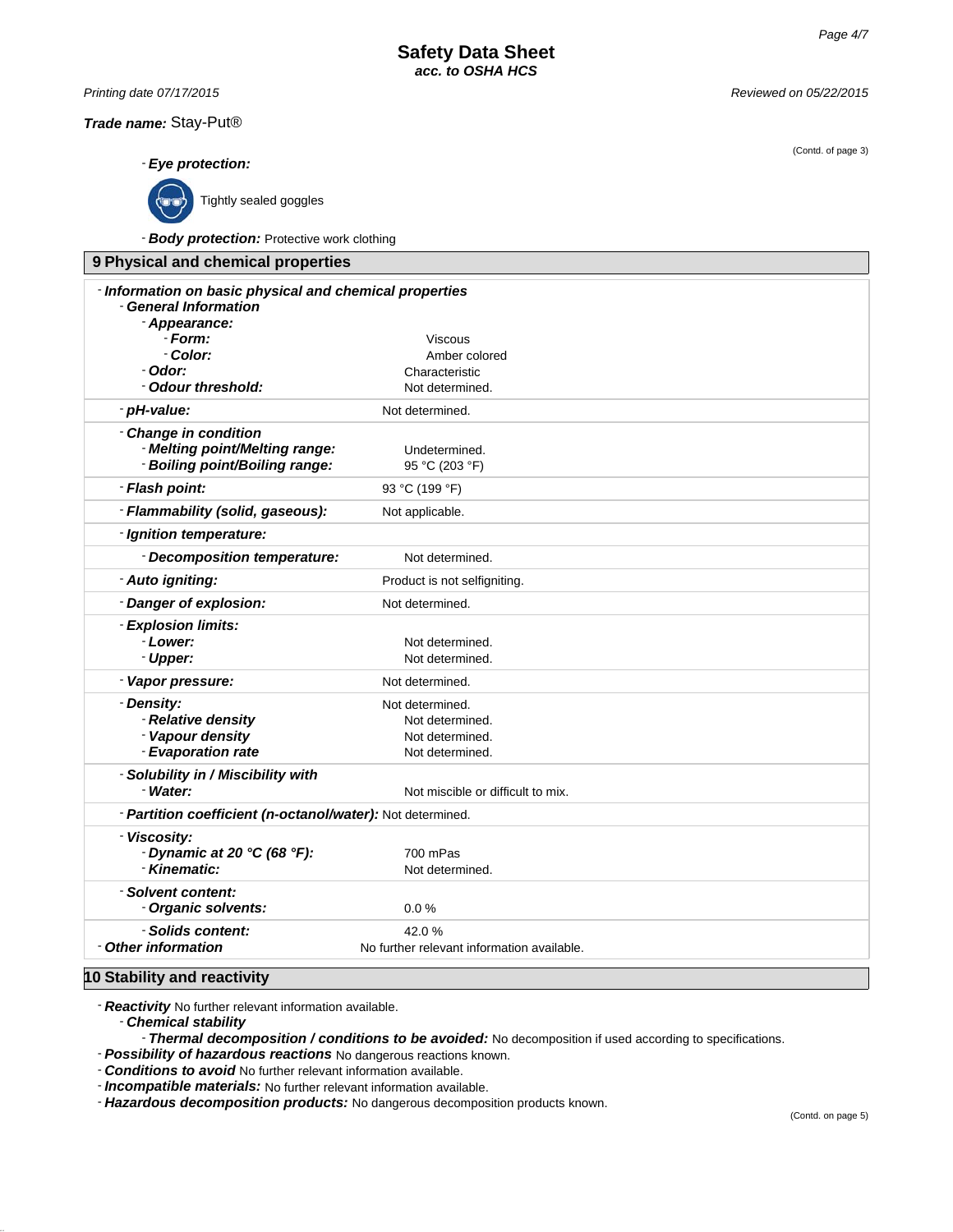### *Trade name:* Stay-Put®

(Contd. of page 4)

| 11 Toxicological information                                  |                                   |                                                        |  |
|---------------------------------------------------------------|-----------------------------------|--------------------------------------------------------|--|
|                                                               | - Acute toxicity:                 | - Information on toxicological effects                 |  |
|                                                               |                                   | - LD/LC50 values that are relevant for classification: |  |
| <b>Acrylic ester</b>                                          |                                   |                                                        |  |
| Oral                                                          | LD50                              | 100 mg/kg (ATE)                                        |  |
| Dermal                                                        | LD50                              | 300 mg/kg (ATE)                                        |  |
|                                                               | <b>Caprolactone Acrylate</b>      |                                                        |  |
| Oral                                                          | LD50                              | 100 mg/kg (ATE)                                        |  |
| Dermal                                                        | LD50                              | 1100 mg/kg (ATE)                                       |  |
|                                                               | 2680-03-7 N,N-dimethylacrylamide  |                                                        |  |
| Oral                                                          | LD50                              | 100 mg/kg (ATE)                                        |  |
|                                                               | 18268-70-7 Polyglycol dioctanoate |                                                        |  |
| Oral                                                          | LD50                              | 2500 mg/kg (rat)                                       |  |
|                                                               | 79-10-7 acrylic acid              |                                                        |  |
| Oral                                                          | LD50                              | 250 mg/kg (rat)                                        |  |
| Dermal                                                        | LD50                              | 280 mg/kg (rabbit)                                     |  |
|                                                               |                                   | Inhalative $LC50/4 h$ 11 mg/l (ATE)                    |  |
|                                                               | <b>Cross-linking agent</b>        |                                                        |  |
| Oral                                                          | LD50                              | 5000 mg/kg (rat)                                       |  |
| - Primary irritant effect:                                    |                                   |                                                        |  |
| - on the skin: Irritant to skin and mucous membranes.         |                                   |                                                        |  |
| - on the eye: Irritating effect.                              |                                   |                                                        |  |
| - Sensitization: Sensitization possible through skin contact. |                                   |                                                        |  |

### - *Additional toxicological information:*

The product shows the following dangers according to internally approved calculation methods for preparations: Irritant

### - *Carcinogenic categories*

|                                    | - IARC (International Agency for Research on Cancer)    |    |  |
|------------------------------------|---------------------------------------------------------|----|--|
|                                    | 79-10-7 acrylic acid                                    | 3  |  |
|                                    | 1333-86-4 Carbon black                                  | 2B |  |
|                                    | - NTP (National Toxicology Program)                     |    |  |
|                                    | None of the ingredients is listed.                      |    |  |
|                                    | - OSHA-Ca (Occupational Safety & Health Administration) |    |  |
| None of the ingredients is listed. |                                                         |    |  |
|                                    | 12 Ecological information                               |    |  |

- *Toxicity*

- *Aquatic toxicity:* No further relevant information available.

- *Persistence and degradability* No further relevant information available.

#### - *Behavior in environmental systems:*

- *Bioaccumulative potential* No further relevant information available.
- *Mobility in soil* No further relevant information available.
- *Additional ecological information:*

#### - *General notes:*

Water hazard class 3 (Self-assessment): extremely hazardous for water

Do not allow product to reach ground water, water course or sewage system, even in small quantities.

Danger to drinking water if even extremely small quantities leak into the ground.

# - *Results of PBT and vPvB assessment*

- *PBT:* Not applicable.
- *vPvB:* Not applicable.

- *Other adverse effects* No further relevant information available.

# **13 Disposal considerations**

#### - *Waste treatment methods*

- *Recommendation:* Must not be disposed of together with household garbage. Do not allow product to reach sewage system.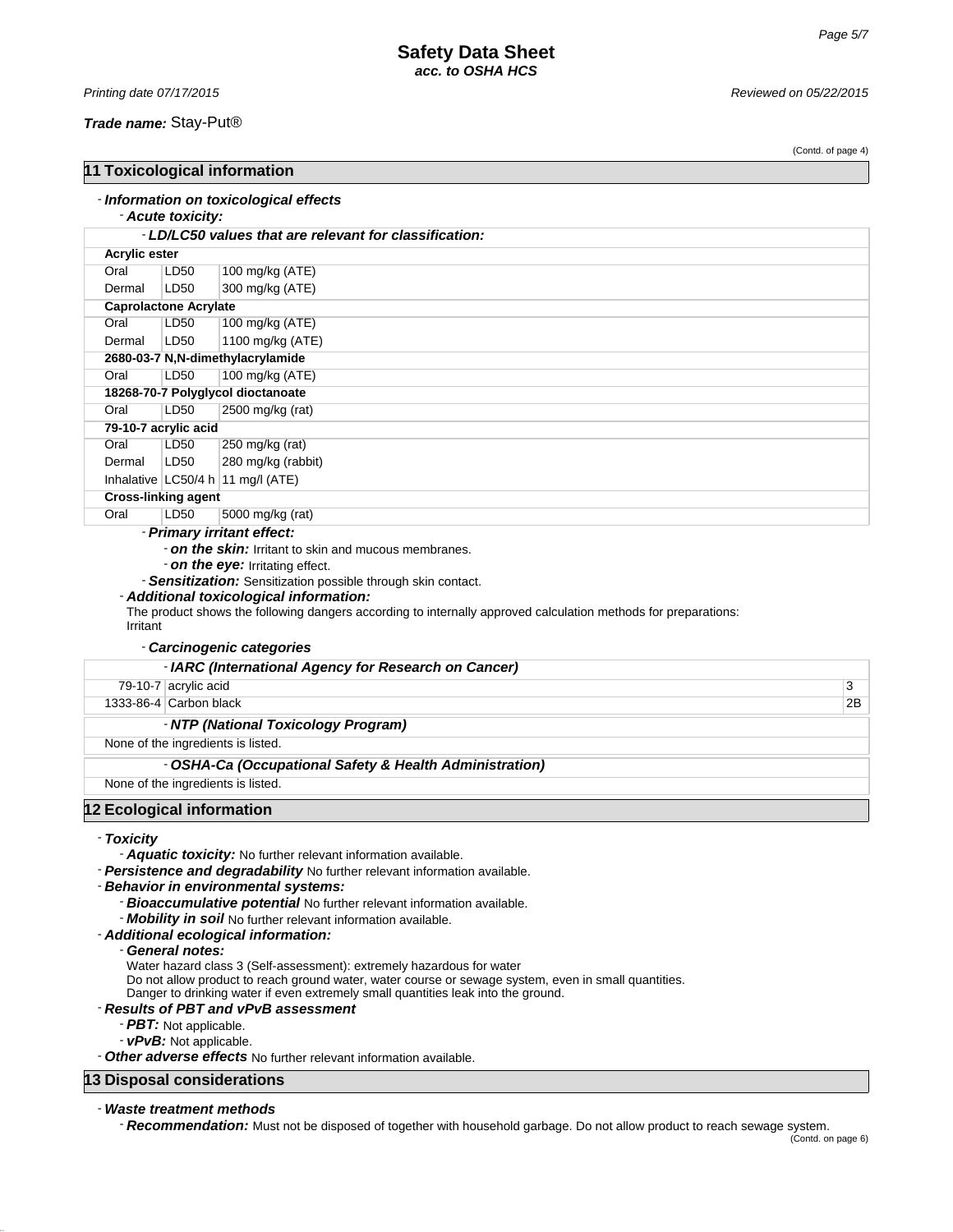(Contd. of page 5)

*Printing date 07/17/2015 Reviewed on 05/22/2015*

- *Uncleaned packagings:*

- *Recommendation:* Disposal must be made according to official regulations.

| <b>14 Transport information</b>                                              |                 |
|------------------------------------------------------------------------------|-----------------|
| - UN-Number<br>- DOT, ADN, IMDG, IATA                                        | not regulated   |
| - UN proper shipping name<br>- DOT, ADN, IMDG, IATA                          | not regulated   |
| - Transport hazard class(es)                                                 |                 |
| - DOT, ADN, IMDG, IATA<br>- Class                                            | not regulated   |
| - Packing group<br>- DOT, IMDG, IATA                                         | not regulated   |
| - Environmental hazards:<br>- Marine pollutant:                              | No              |
| - Special precautions for user                                               | Not applicable. |
| - Transport in bulk according to Annex II of MARPOL73/78<br>and the IBC Code | Not applicable. |
| - UN "Model Regulation":                                                     | not regulated   |
| 15 Regulatory information                                                    |                 |

# - *Safety, health and environmental regulations/legislation specific for the substance or mixture* - *Sara*

| - Section 355 (extremely hazardous substances):                                      |    |
|--------------------------------------------------------------------------------------|----|
| None of the ingredients is listed.                                                   |    |
| - Section 313 (Specific toxic chemical listings):                                    |    |
| 79-10-7 acrylic acid                                                                 |    |
| - TSCA (Toxic Substances Control Act):                                               |    |
| N,N-dimethylacrylamide                                                               |    |
| Polyglycol dioctanoate                                                               |    |
| acrylic acid                                                                         |    |
| Silane                                                                               |    |
| Synthetic amorphous silica (fumed)                                                   |    |
| Carbon black                                                                         |    |
| - Proposition 65                                                                     |    |
| - Chemicals known to cause cancer:                                                   |    |
| 1333-86-4 Carbon black                                                               |    |
| - Chemicals known to cause reproductive toxicity for females:                        |    |
| None of the ingredients is listed.                                                   |    |
| - Chemicals known to cause reproductive toxicity for males:                          |    |
| None of the ingredients is listed.                                                   |    |
| - Chemicals known to cause developmental toxicity:                                   |    |
| None of the ingredients is listed.                                                   |    |
| - Carcinogenic categories                                                            |    |
| - EPA (Environmental Protection Agency)                                              |    |
| None of the ingredients is listed.                                                   |    |
| - TLV (Threshold Limit Value established by ACGIH)                                   |    |
| 79-10-7 acrylic acid                                                                 | A4 |
| 1333-86-4 Carbon black                                                               | A4 |
| - NIOSH-Ca (National Institute for Occupational Safety and Health)                   |    |
| 1333-86-4 Carbon black                                                               |    |
| - Chemical safety assessment: A Chemical Safety Assessment has not been carried out. |    |